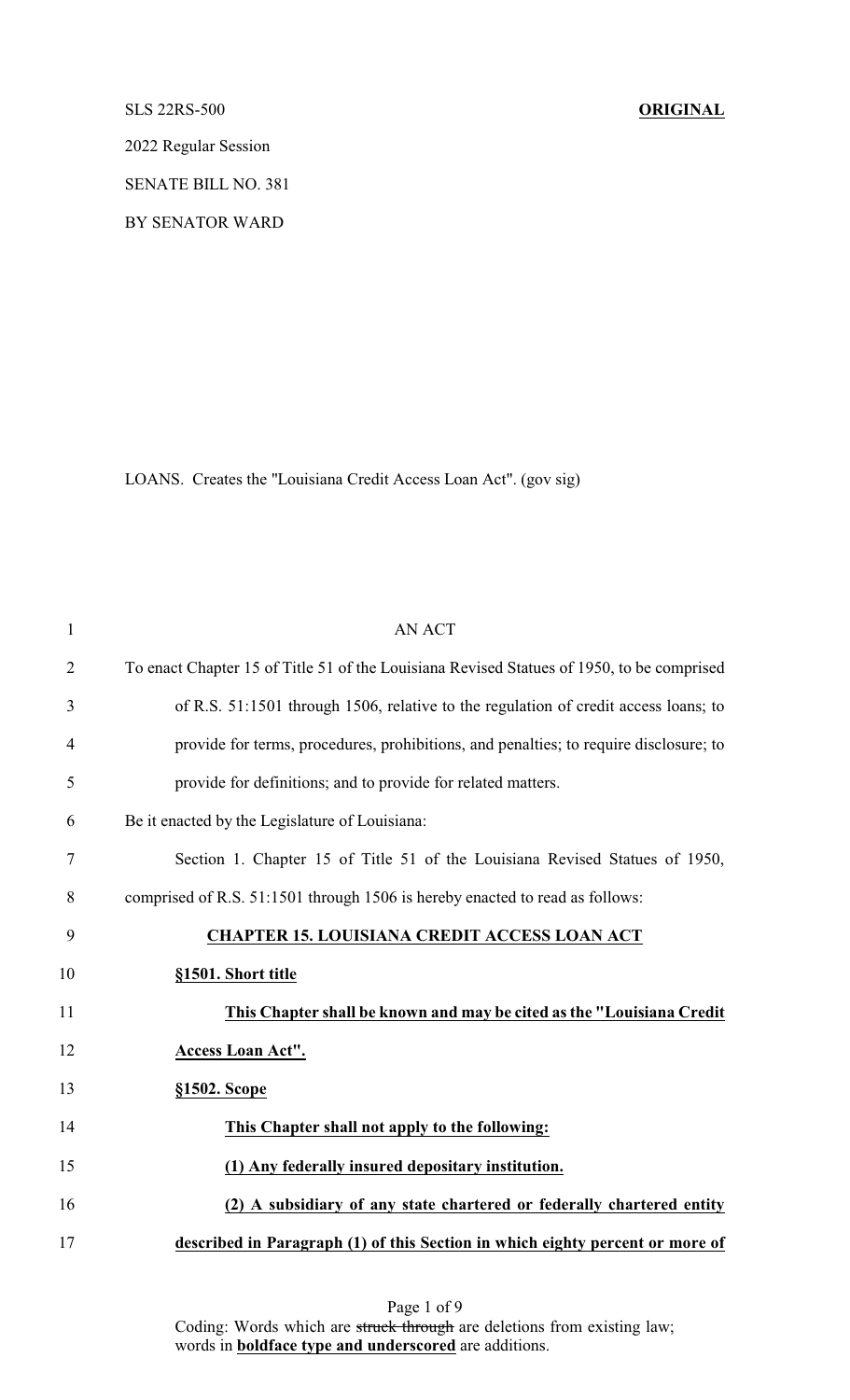| $\mathbf{1}$   | the ownership rests with such parent entity.                                  |
|----------------|-------------------------------------------------------------------------------|
| $\overline{2}$ | (3) Any loan subject to the provisions of the Louisiana Motor Vehicles        |
| 3              | Sales Finance Act, R.S. 6:969.1 et seq.                                       |
| 4              | (4) Deferred presentment transactions or small loans governed by the          |
| 5              | Louisiana Deferred Presentment and Small Loan Act (R.S. 9:3578.1 et seq.) or  |
| 6              | installment loans pursuant to the Louisiana Consumer Credit Law (R.S. 9:3510  |
| 7              | et seq.).                                                                     |
| 8              | §1503. Definitions                                                            |
| 9              | A. As used in this Chapter, the following terms and phrases mean as           |
| 10             | follows:                                                                      |
| 11             | (1) "Check" means any check, draft, item, orders, or requests for             |
| 12             | payment of money, negotiable orders, withdrawal, or any other instrument used |
| 13             | to pay a debt or transfer money from one to another.                          |
| 14             | (2) "Commissioner" means the commissioner of the office of financial          |
| 15             | institutions.                                                                 |
| 16             | (3) "Consumer" or "borrower" means a natural person who purchases             |
| 17             | goods, services, or movable or immovable property or rights therein, for a    |
| 18             | personal, family, or household purpose, including the borrowing party in a    |
| 19             | credit access loan.                                                           |
| 20             | (4) "Credit access loan" means any interest-bearing loan payable in           |
| 21             | substantially equal installments, which does or includes the following:       |
| 22             | (a) Offered by a licensee to a borrower in compliance with this Chapter.      |
| 23             | (b) Includes a principal amount not exceeding one thousand five hundred       |
| 24             | dollars.                                                                      |
| 25             | (c) Includes a loan term of not less than ninety days and not more than       |
| 26             | three hundred sixty-five days.                                                |
| 27             | (5) "Licensee" or "lender" means any person who engages in offering           |
| 28             | credit access loans and who is licensed pursuant to the Louisiana Consumer    |
| 29             | Credit Law (R.S. 9:3510 et seq.).                                             |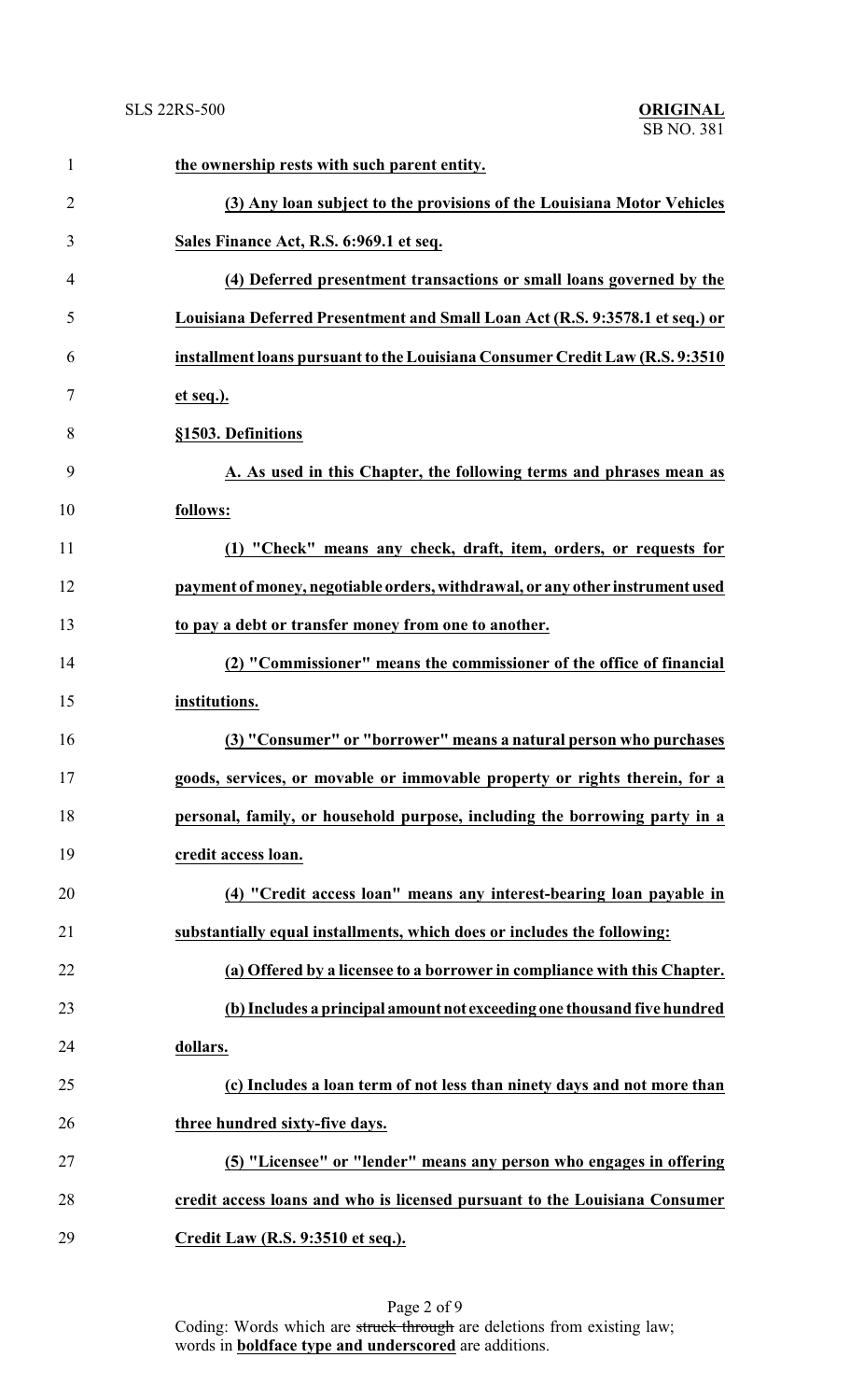| $\mathbf{1}$   | (6) "OFI" means the office of financial institutions.                          |
|----------------|--------------------------------------------------------------------------------|
| $\overline{2}$ | (7) "Principal" means the amount financed or amount deferred pursuant          |
| 3              | to a credit access loan agreement executed between a consumer or borrower      |
| 4              | and a licensee or lender.                                                      |
| 5              | §1504. Credit access loan; terms; disclosure; procedure                        |
| 6              | A. (1) A credit access loan agreement entered between a licensee and a         |
| 7              | borrower according to this Chapter shall include or do the following:          |
| 8              | (a) Authorize the borrower to rescind the agreement within one business        |
| 9              | day at no cost.                                                                |
| 10             | (b) A disclosure notice written in at least twelve-point, bold font stating:   |
| 11             | You are entitled by Louisiana law to cancel this                               |
| 12             | transaction at no cost to you by notifying your lender of                      |
| 13             | your intent to cancel this transaction by close of the                         |
| 14             | business day immediately following the date you sign this                      |
| 15             | agreement and by returning to the lender all loan                              |
| 16             | proceeds provided to you.                                                      |
| 17             | (c)(i) A disclosure notice written in at least sixteen-point, bold font on the |
| 18             | first page of each credit access loan agreement stating:                       |
| 19             | You may request an extended payment plan if you                                |
| 20             | are unable to pay the loan in full when due, but the                           |
| 21             | request shall be made prior to [Insert final payment due                       |
| 22             | date here]. The request shall be made in writing and be                        |
| 23             | delivered by hand, by mail, or by facsimile to:                                |
| 24             | [Licensee/lender to insert name, email address, phone                          |
| 25             | number and facsimile number here]. Contact the Office of                       |
| 26             | Financial Institutions (OFI) at 1-888-525-9414, 8660                           |
| 27             | <b>United</b><br>Plaza<br>Blvd, Baton<br>Rouge, LA 70809, if                   |
| 28             | [Licensee/lender name here] refuses to grant your timely                       |
| 29             | request for an extended payment plan or if you have any                        |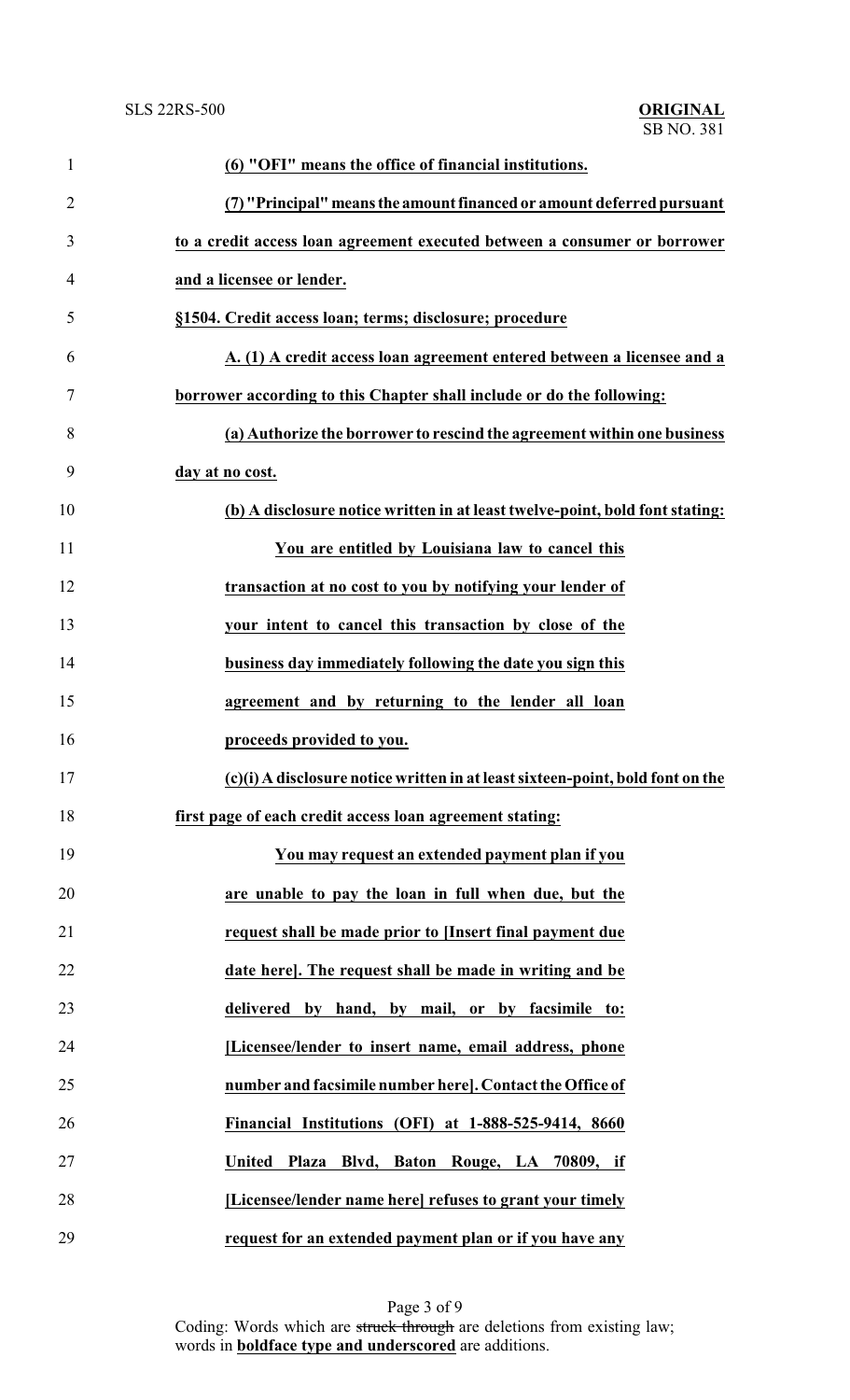| 1              | other complaint regarding your lender's activity.                                  |
|----------------|------------------------------------------------------------------------------------|
| $\overline{2}$ | (ii) The disclosure notices required by this Subparagraph shall be visibly         |
| 3              | posted at each licensee location and on the homepage of the licensee's website.    |
| 4              | B. A licensee may contract for and receive the following from a                    |
| 5              | borrower:                                                                          |
| 6              | $(1)(a)$ A loan finance charge, calculated according to the actuarial              |
| 7              | method, not exceeding thirty-six percent per year on the unpaid balances of the    |
| 8              | principal.                                                                         |
| 9              | (b) The loan finance charge described in Subparagraph (a) of this                  |
| 10             | Paragraph shall not include the fees or charges enumerated in Paragraphs (2)       |
| 11             | through (5) of this Subsection.                                                    |
| 12             | (2) A monthly maintenance fee not exceeding thirteen percent of the                |
| 13             | principal amount originally contracted but only if the fee is not added to the     |
| 14             | unpaid balances of the principal subject to the loan finance charge described in   |
| 15             | Paragraph (1) of this Subsection.                                                  |
| 16             | (3) Delinquency charges authorized by R.S. 51:1505.                                |
| 17             | (4) Charges imposed by the licensee resulting from returned payments               |
| 18             | related to dishonored checks, electronic funds transfers, negotiable orders of     |
| 19             | withdrawal, or share drafts issued by the borrower.                                |
| 20             | (5) An underwriting fee not exceeding fifty dollars but only when the              |
| 21             | principal amount originally contracted for is at least four hundred dollars.       |
| 22             | C.(1) All fees and charges imposed relating to the credit access loan,             |
| 23             | except those charges described in Paragraphs (3) and (4) of Subsection B, shall    |
| 24             | be included in the calculation of the total amount of fees and charges and shall   |
| 25             | not exceed one thousand five hundred dollars.                                      |
| 26             | (2) Fees or charges not authorized by this Chapter shall not be imposed,           |
| 27             | relative to a credit access loan, including but not limited to any charges related |
| 28             | to cashing loan proceeds if such proceeds are delivered by check.                  |
| 29             | D.(1) Prior to offering a credit access loan agreement to a borrower, a            |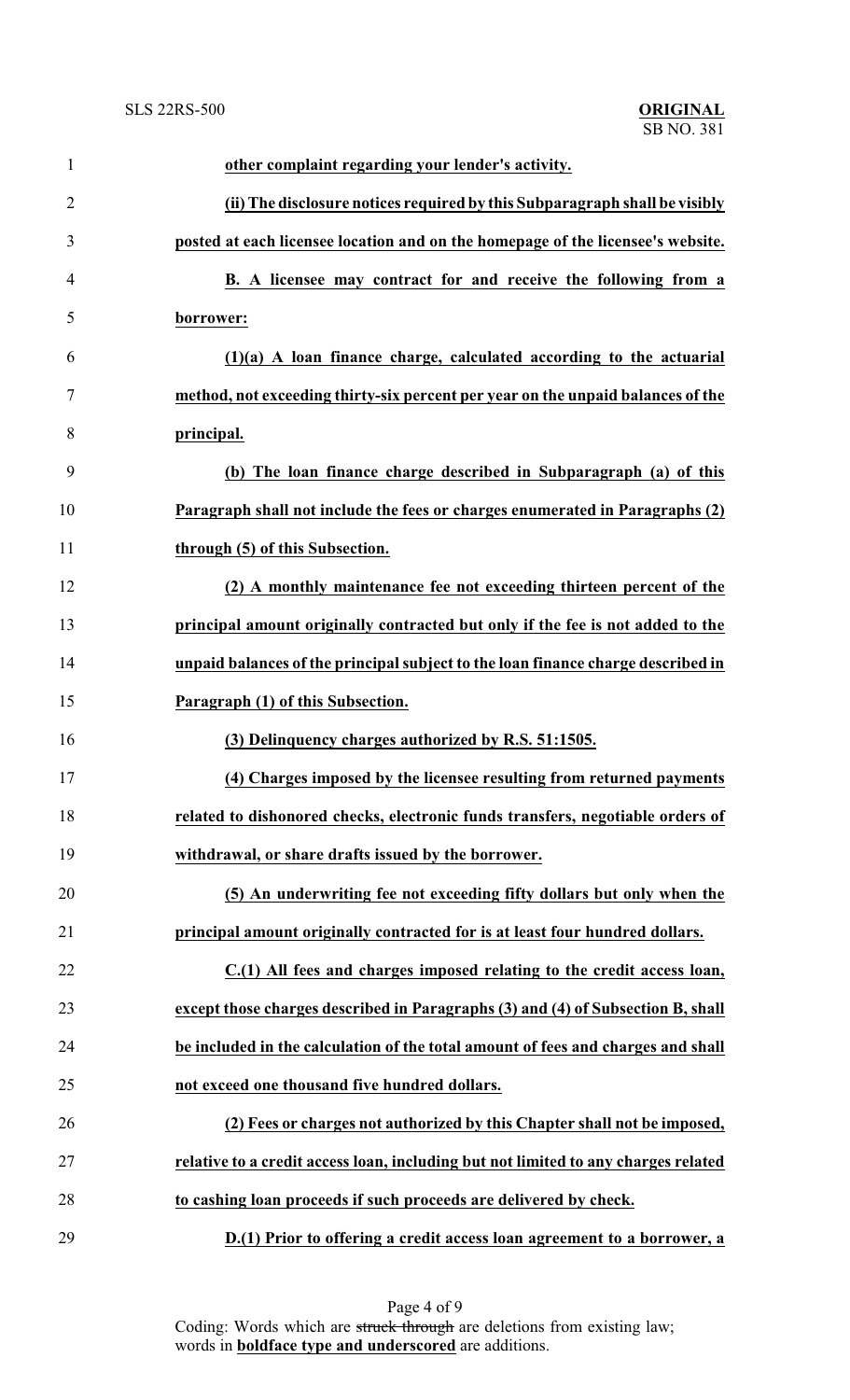| $\mathbf{1}$   | licensee shall reasonably attempt to verify either the borrower's gross monthly    |
|----------------|------------------------------------------------------------------------------------|
| $\overline{c}$ | income, exclusive of any income other than gross pay received, or the              |
| 3              | borrower's monthly funds received net of taxes and other deductions.               |
| $\overline{4}$ | (2) A licensee shall be determined in compliance with this Subsection if           |
| 5              | the licensee obtains at least one document from the borrower, which is dated not   |
| 6              | earlier than ninety days before the date of the borrower's initiation of the loan  |
| $\tau$         | transaction and not later than the date the loan is made, that reasonably verifies |
| 8              | the information required by Paragraph (1) of this Subsection, including but not    |
| 9              | limited to a recent pay stub.                                                      |
| 10             | §1505. Prohibitions; violation                                                     |
| 11             | A. A licensee shall not do any of the following related to a credit access         |
| 12             | loan:                                                                              |
| 13             | (1) Use any device or agreement that charges or collects more fees,                |
| 14             | payments, or interest from the borrower than authorized by this Chapter,           |
| 15             | including execution of another financial agreement with the buyer other than       |
| 16             | an extended payment plan, execution of a sales or leaseback or rebate              |
| 17             | agreement, executing catalog sales, and executing any other transaction with the   |
| 18             | borrower intended or designed to evade the requirements of this Chapter.           |
| 19             | (2) Include in a credit access loan agreement any of the following:                |
| 20             | (a) A hold harmless clause.                                                        |
| 21             | (b) A confession of judgment clause.                                               |
| 22             | (c) A provision in which the borrower agrees not to assert a claim or              |
| 23             | defense arising out of the agreement.                                              |
| 24             | (d) A provision by which a person acting on behalf of the licensee is              |
| 25             | treated as an agent of the borrower relating to the credit access loan.            |
| 26             | (3) Accept real or personal property or any interest in property other             |
| 27             | than a check.                                                                      |
| 28             | (4)(a) Draft funds electronically from a borrower's account without the            |
| 29             | borrower's express written authorization.                                          |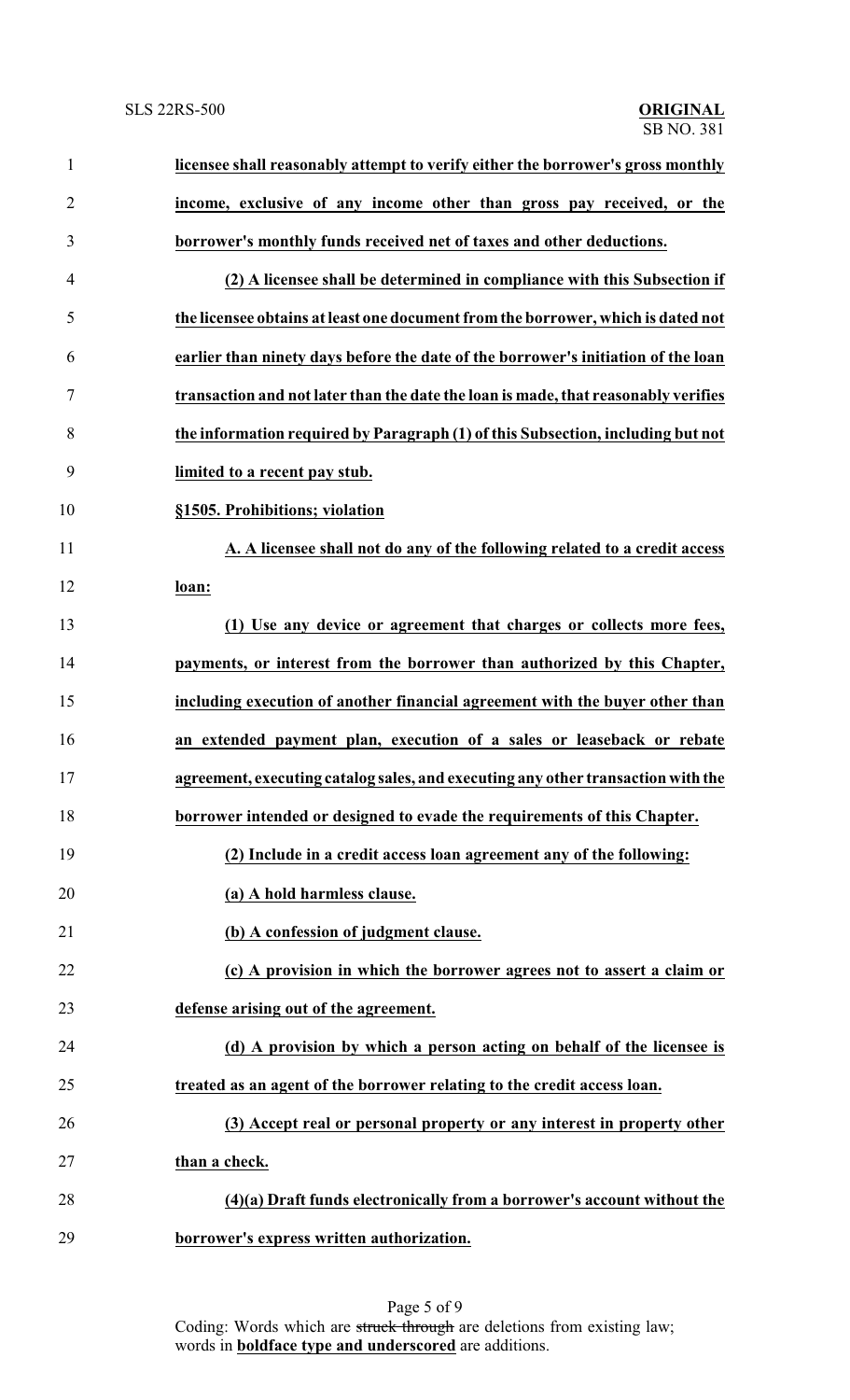| $\mathbf{1}$   | (b) Notwithstanding any provision of this Section, nothing herein shall            |
|----------------|------------------------------------------------------------------------------------|
| $\overline{2}$ | be construed to prohibit the conversion of a negotiable instrument into an         |
| 3              | electronic form for processing through an automated clearing house system.         |
| 4              | (5) Fail to stop attempts to draft funds electronically from a borrower's          |
| 5              | account upon request from the borrower or the borrower's authorized agent.         |
| 6              | (6) Fail to consider whether the borrower can repay the loan according             |
| 7              | to its terms and whether the borrower's original request regarding loan term       |
| 8              | and amount were within the limitations imposed according to this Chapter.          |
| 9              | (7) Charge, contract for, receive, or collect a loan finance charge or             |
| 10             | credit service charge, or any other fee not authorized by this Chapter, except for |
| 11             | reasonable attorney fees and costs awarded by a court.                             |
| 12             | (8) Refuse a partial loan payment of at least fifty dollars.                       |
| 13             | (9) Divide a credit access loan into multiple agreements for the purpose           |
| 14             | of obtaining a higher fee or charge.                                               |
| 15             | (10) Threaten any customer with prosecution or refer for prosecution               |
| 16             | any check accepted as payment of a credit access loan and returned by the          |
| 17             | lender's depository institution for reason of insufficient funds.                  |
| 18             | (11) Execute or structure loan repayment in a manner intended or                   |
| 19             | designed to evade the requirements of this Chapter.                                |
| 20             | B. Notwithstanding any provision of this Chapter, any credit access loan           |
| 21             | complying with the Chapter shall be exempt from and shall not constitute a         |
| 22             | violation of R.S. 14:511.                                                          |
| 23             | C. OFI and the commissioner may administer and enforce compliance                  |
| 24             | with this Chapter according to applicable law, including but not limited to the    |
| 25             | Louisiana Consumer Credit Law (R.S. 9:3510 et seq.) and the Administrative         |
| 26             | Procedure Act (R.S. 49:950 et seq.).                                               |
| 27             | §1506. Borrower default; delinquent penalty                                        |
| 28             | A.(1) A licensee may charge and collect from the borrower a late penalty           |
| 29             | of no more than ten percent of the delinquent amount but only when the terms       |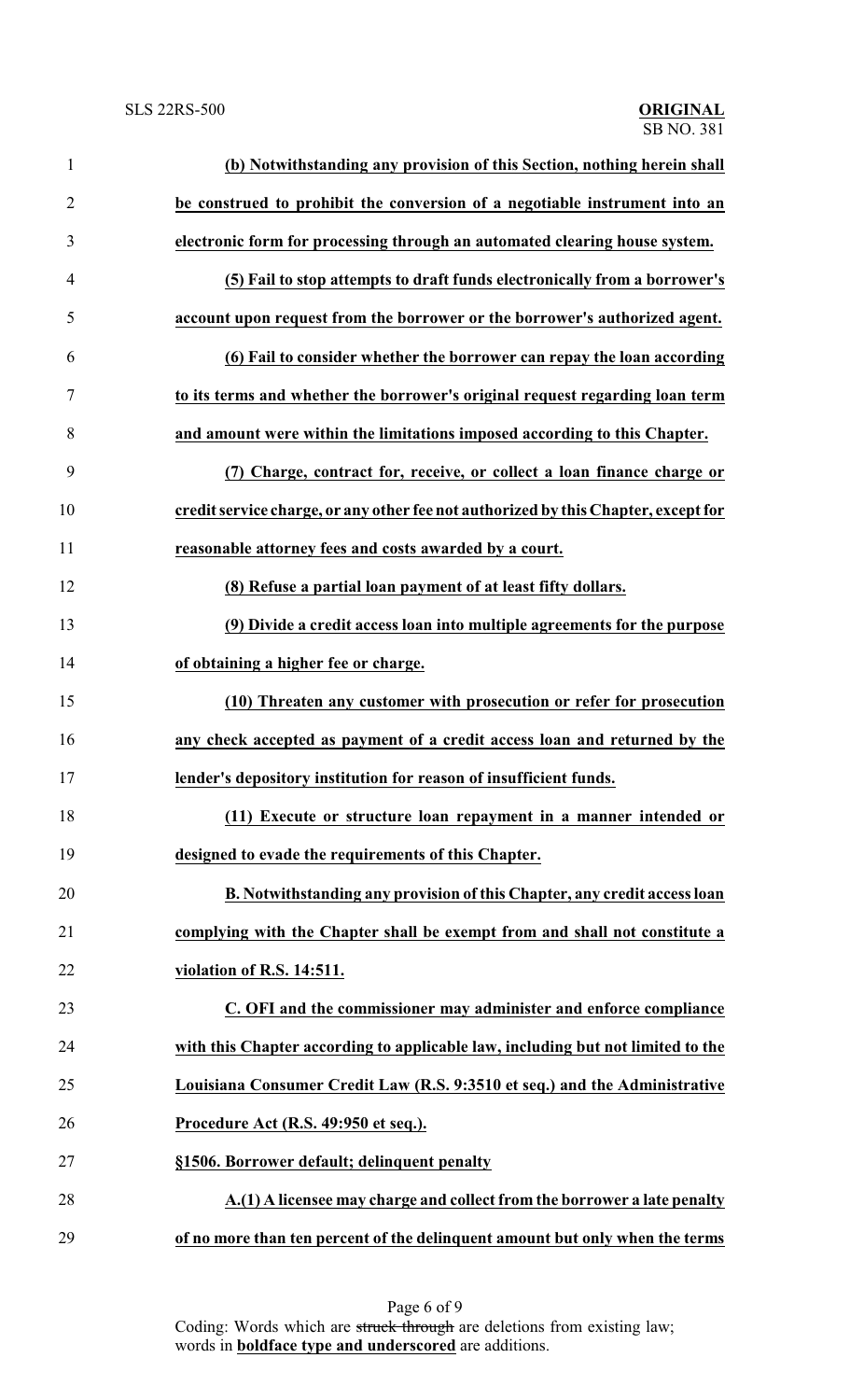| of the penalty are clearly disclosed, in writing, in the credit access loan                   |
|-----------------------------------------------------------------------------------------------|
| agreement.                                                                                    |
| (2) Notwithstanding Paragraph (1) of this Subsection, a licensee shall not                    |
| impose a delinquent penalty on any borrower unless the borrower has failed to                 |
| pay the delinquent amount within ten days following the applicable due date.                  |
| B. A credit access loan agreement may require that the borrower pay all                       |
| costs awarded by a court, in addition to reasonable attorney fees that shall not              |
| exceed twenty-five percent of the unpaid loan amount, but only when the                       |
| borrower has defaulted and the licensee has referred the matter to an attorney                |
| for collection.                                                                               |
| Section 2. The office of financial institutions shall promulgate any administrative           |
| regulations deemed necessary to implement and effectuate the purposes of this Act by no       |
| later than one hundred eighty days from the effective date of this Act.                       |
| Section 3. This Act shall become effective upon signature of the governor or, if not          |
| signed by the governor, upon expiration of the time for bills to become law without signature |
| by the governor, as provided by Article III, Section 18 of the Constitution of Louisiana. If  |
| vetoed by the governor and subsequently approved by the legislature, this Act shall become    |
| effective on the day following such approval.                                                 |

The original instrument and the following digest, which constitutes no part of the legislative instrument, were prepared by Xavier I. Alexander.

## DIGEST

SB 381 Original 2022 Regular Session Ward

Proposed law creates the "Louisiana Credit Access Loan Act".

Proposed law provides exceptions to applicability and provides definitions. Proposed law provides for a consumer/borrower to gain access to a credit access loan from a lender/licensee. Proposed law defines a "credit access loan" as any interest-bearing loan payable in substantially equal installments, which does or includes the following:

- (1) Offered by a licensee to a borrower.
- (2) Includes a principal amount not exceeding \$1,500.
- (3) Includes a loan term of not less than 90 days and not more than 365 days.

Proposed law provides that the terms of a credit access loan agreement shall include or do the following:

Page 7 of 9

Coding: Words which are struck through are deletions from existing law; words in **boldface type and underscored** are additions.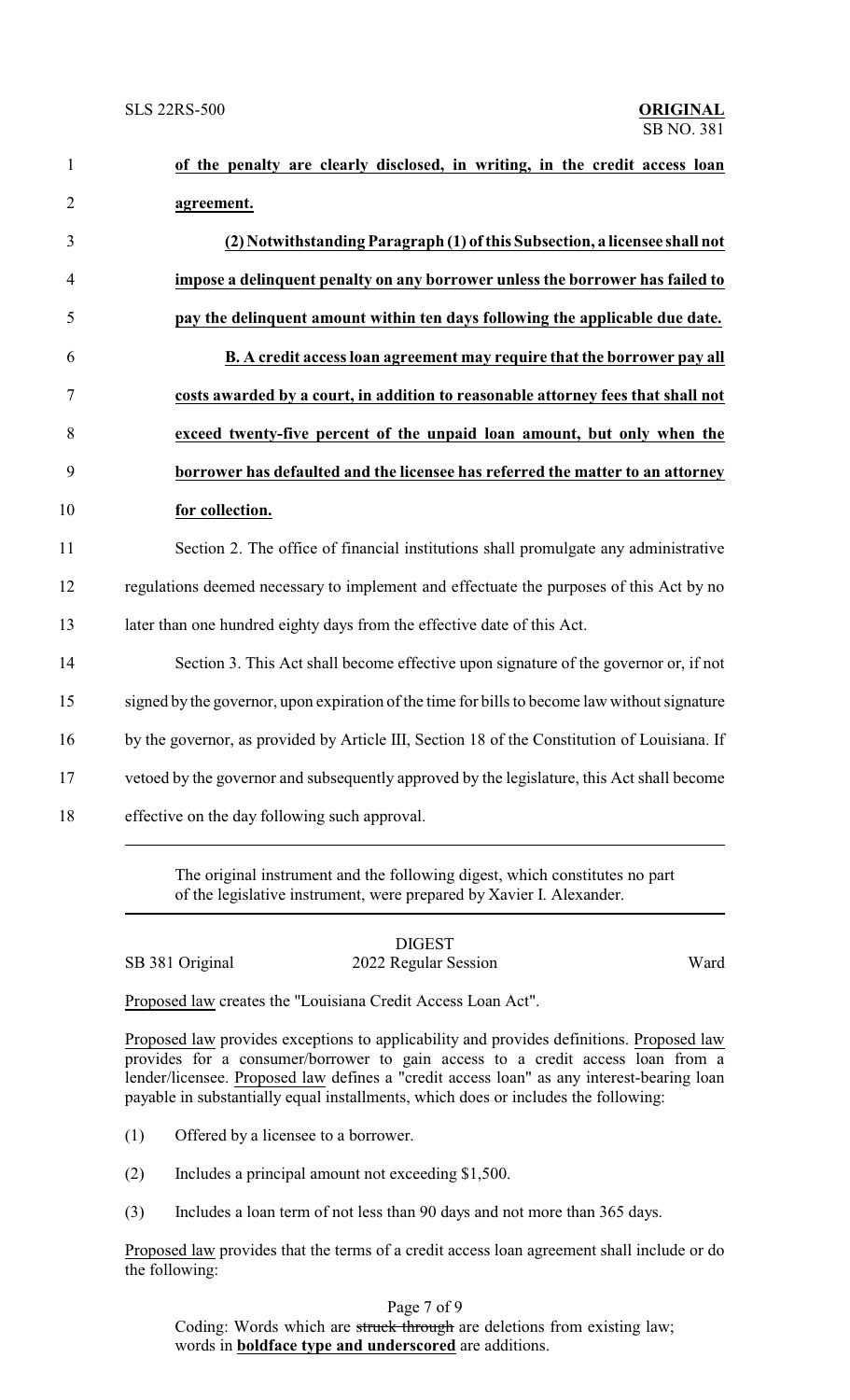- (1) Authorize the borrower to rescind the agreement within one business day at no cost.
- (2) A disclosure notice to be written in at least 12-point, bold font stating that the borrower is entitled to cancel the transaction at no cost by notifying the lender of his intent to cancel the transaction by close of the business day immediately following the date the agreement is signed and by returning to the lender all loan proceeds.
- (3) A disclosure notice to be written in at least 16-point, bold font on the first page of each credit access loan agreement stating that the borrower may request an extended payment plan if unable to pay the loan in full when due and provides the process for requesting such.

Proposed law provides that the disclosure notices shall also be visibly posted at each licensee location and on the homepage of the licensee's website.

Proposed law authorizes the licensee to contract for and receive the following from a borrower:

- (1) A loan finance charge, calculated according to the actuarial method, not exceeding 36% per year on the unpaid balances of the principal.
- (2) A monthly maintenance fee not exceeding 13% of the principal amount originally contracted under certain circumstances.
- (3) Delinquency charges.
- (4) Non-sufficient funds (NSF) charges.
- (5) An underwriting fee not exceeding \$50 but only when the principal amount originally contracted for is at least \$400.

Proposed law provides that all fees and charges imposed, except delinquency and NSF charges, shall be included in the calculation of the total amount of fees and charges and shall not exceed \$1,500. Prohibits any other charges not specifically authorized by proposed law.

Proposed law provides requirements for verifying a borrower's income.

Proposed law provides that certain acts are prohibited by a licensee including the execution of a second device or agreement intended or designed to evade requirements, the inclusion of a hold harmless clause and confession of judgment clause in an agreement, electronic draft of funds from a borrower's account without specific consent, refusal of a partial loan payment of \$50 or more, and others. Proposed law provides the authority for enforcement with the office of financial institutions (OFI).

Proposed law provides that a licensee may charge and collect from the borrower a late penalty of no more than 10% of the delinquent amount but only when the terms of the penalty are clearly disclosed, in writing, in the credit access loan agreement and the borrower has failed to pay the delinquent amount within 10 days following the applicable due date.

Proposed law provides that the agreement may require that the borrower pay all costs awarded by a court, in addition to reasonable attorney fees that shall not exceed 25% of the unpaid loan amount, but only when the borrower has defaulted and the licensee has referred the matter to an attorney for collection.

Proposed law requires OFI to promulgate rules necessary to implement and effectuate the purposes of proposed law within 180 days of proposed law becoming effective.